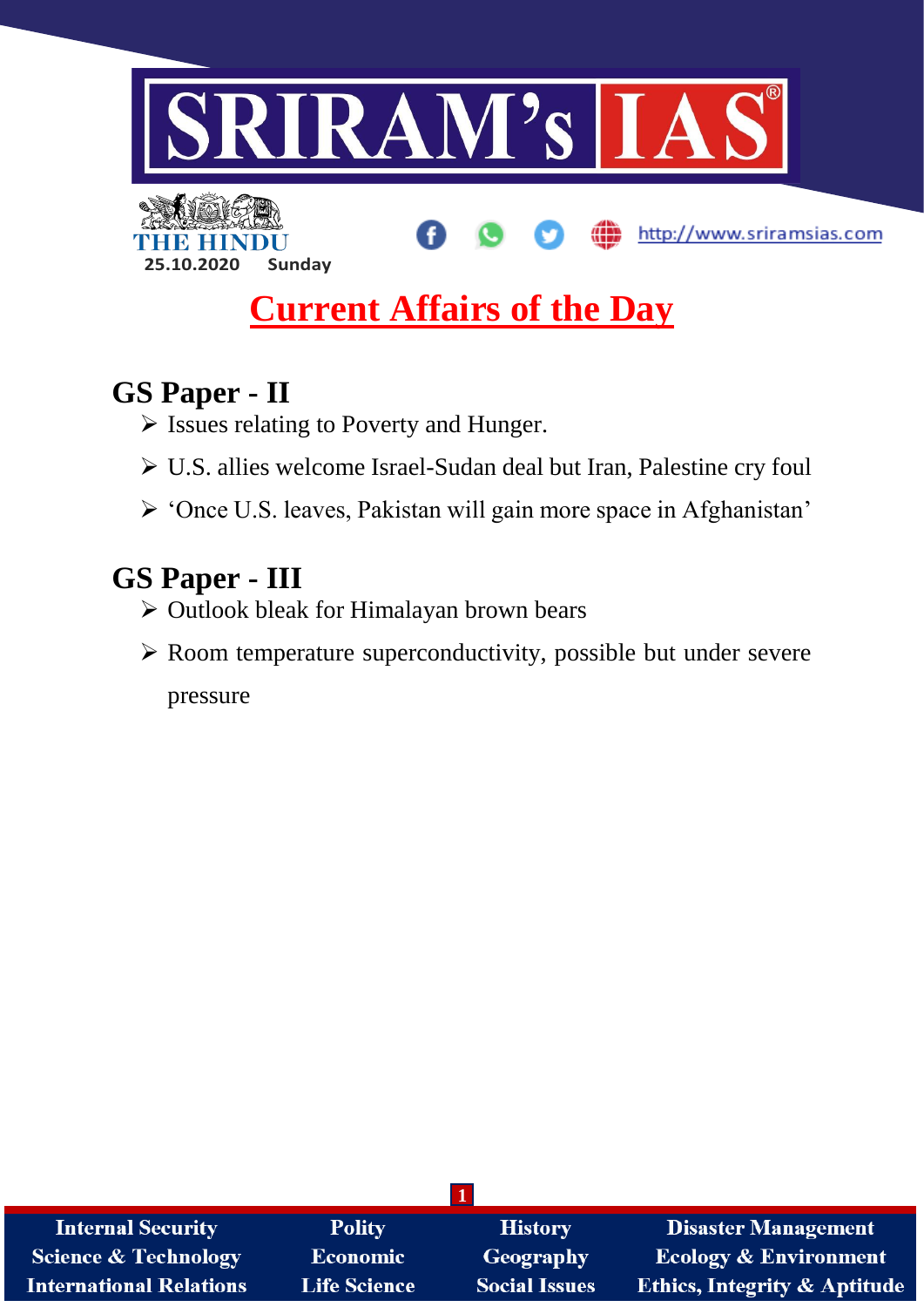

#### **The chronic battle with malnourishment**

#### **GS II: Issues relating to Poverty and Hunger.**

**The story so far:** India has been ranked 94 on the 2020 Global Hunger Index (GHI), lower than neighbours like Bangladesh and Pakistan. The number of young children in India who are very short and thin, reflecting severe undernutrition, puts it alongside the poorest African nations, with some indicators showing actual declines over the last five years.



#### **Understanding GHI**

- 1. The GHI is an annual publication by Concern Worldwide and Welthungerhilfe. It aims to track hunger at global, regional and national levels. It uses four parameters to calculate its scores.
- 2. One-third of the score comes from the level of undernourishment in a country, which is the share of the population with insufficient caloric intake and uses Food and Agriculture Organization data.
- 3. The other three parameters are based on children under the age of five years. A third of the score comes from the child mortality rate, which often reflects the *fatal mix of inadequate nutrition and unhealthy environments*.
- 4. The remaining third of the score is based on child wasting and child stunting.
- 5. These parameters use information from the World Health Organization, the World Bank and the United Nations, although all these international organisations draw from national data, which, in India's case, includes the National Family Health Surveys (NFHS). There is always a time lag in such data, so the 2020 scores are based on data from 2015-19.
- 6. This results in a 100-point scale, with zero meaning no hunger at all. Countries scoring 9.9 and less are classified as having **low severity**. A score between 10

| <b>Internal Security</b>        | <b>Polity</b>       | <b>History</b>       | <b>Disaster Management</b>              |  |
|---------------------------------|---------------------|----------------------|-----------------------------------------|--|
| <b>Science &amp; Technology</b> | Economic            | Geography            | <b>Ecology &amp; Environment</b>        |  |
| <b>International Relations</b>  | <b>Life Science</b> | <b>Social Issues</b> | <b>Ethics, Integrity &amp; Aptitude</b> |  |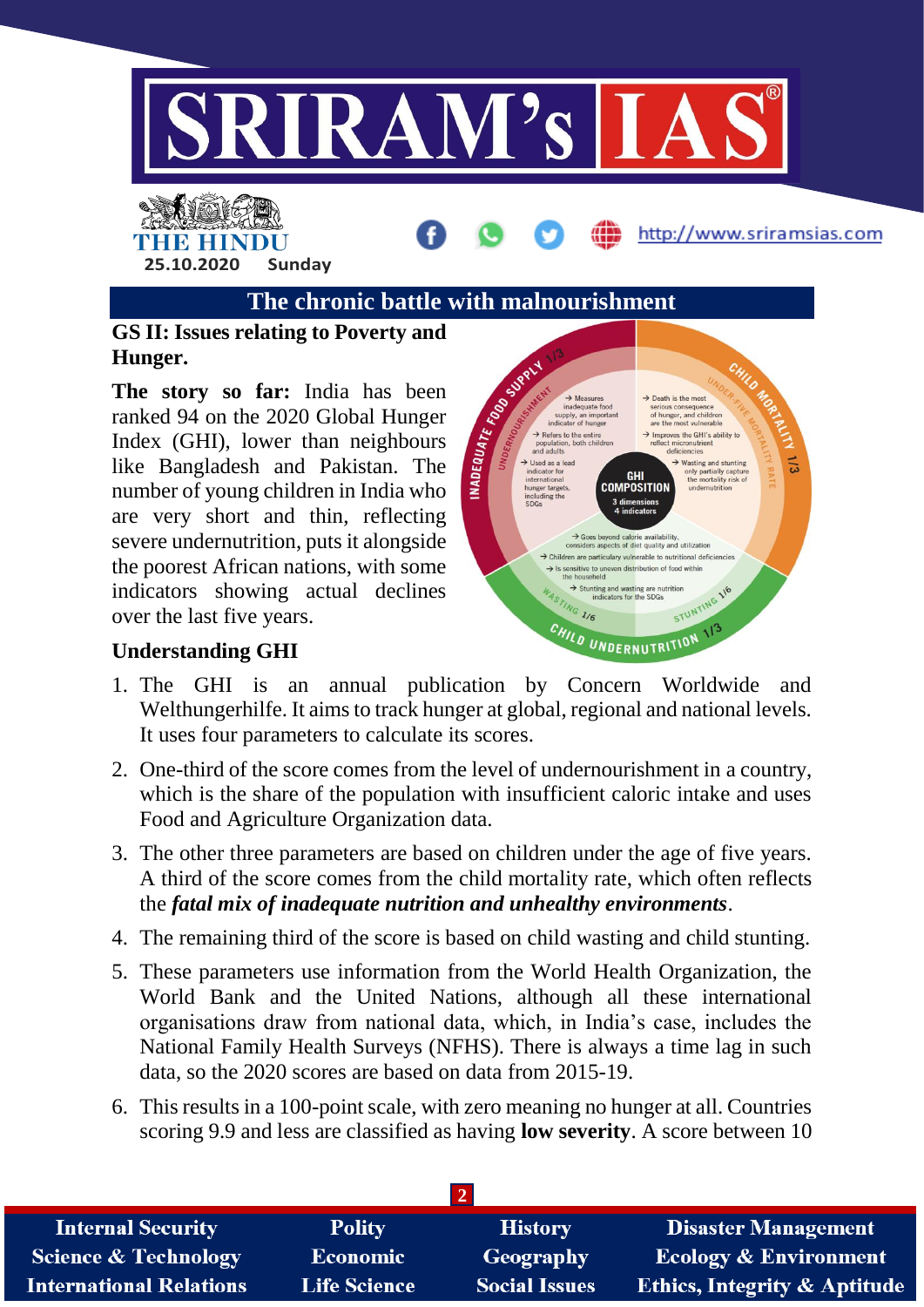

and 19.9 is considered **moderate**, that from 20 to 34.9 is **serious**, and a score of 35 or more is **alarming**.

7. These classifications are comparable over time, but the rankings themselves are not comparable, as the number of countries included in each particular year varies.

#### **India's Performance**

- 1. In 2020, India falls in the 'serious' category on the Index, with a total score of 27.2. This is a definite improvement from the situation two decades ago when it scored 38.9 and fell into the 'alarming' category. However, its scores are abysmal when compared to its peers in the BRICS countries. China and Brazil both scored under five, and are considered to have very low levels of hunger. India is tied at the 94th rank out of 107 countries, sharing the rank with Sudan.
- 2. In terms of overall undernourishment, 14% of India's population does not get enough calories, an improvement from almost 20% in 2005-07. The child mortality rate is 3.7%, a significant drop from 9.2% in 2000. Many countries fare worse than India on these two parameters.
- 3. India's poor score comes almost entirely from the child stunting and wasting parameters. Almost 35% of Indian children are stunted, and although this is much better than the 54.2% rate of 2000, it is still among the world's worst.
- 4. Also, 17.3% of Indian children under five are wasted, which is the highest prevalence of child wasting in the world. There is no change from two decades ago when it was 17.1%. In fact, the situation improved to 15% in the 2010-14 data period but worsened again by 2015-19.

#### **Critical Analysis Of Data**

- 1. However, experts say this decline may also be partially due to vagaries in data collection. Hunger is a seasonal phenomenon in many parts of the country, with families dependent on agriculture for their livelihoods, facing lean periods based on the sowing and harvesting cycle.
- 2. There are seasonality differences between NFHS's third and fourth rounds, meaning that higher levels of wasting may have been seen in the fourth round, on which the latest scores are based because field data was collected after a lean period.

| <b>Internal Security</b>        | <b>Polity</b>       | <b>History</b>       | <b>Disaster Management</b>              |
|---------------------------------|---------------------|----------------------|-----------------------------------------|
| <b>Science &amp; Technology</b> | <b>Economic</b>     | Geography            | <b>Ecology &amp; Environment</b>        |
| <b>International Relations</b>  | <b>Life Science</b> | <b>Social Issues</b> | <b>Ethics, Integrity &amp; Aptitude</b> |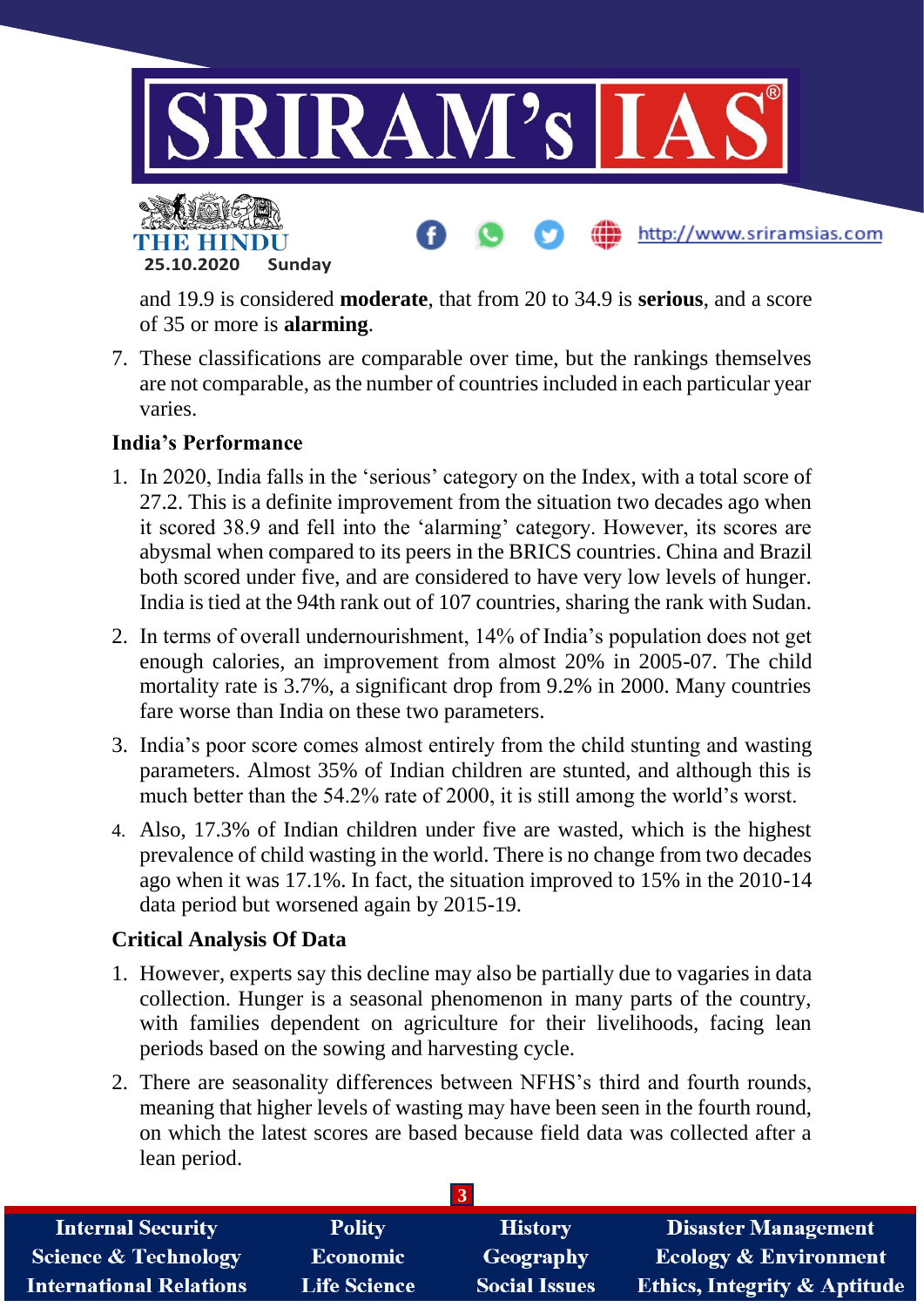

3. However, even the Comprehensive National Nutrition Survey (2016-18) shows the same 17.3% rate of wasting.

#### **The Social And Environmental Factors Behind Low Performance**

- 1. Indian babies show very high levels of wasting very early in their lives, within the first six months. This reflects the poor state of maternal health, more than anything else.
- 2. Mothers are too young, too short, too thin and too undernourished themselves, before they get pregnant, during pregnancy, and then after giving birth, during breast-feeding. It is more than a health issue, there are social factors like early marriage, neglect of nutritional need of women.
- 3. Almost 42% of adolescent girls aged 15 to 19 have a low body mass index (BMI), while 54% have anaemia. Almost 27% of girls are married before they reach the legal age of 18 years, and 8% of adolescents have begun childbearing in their teens. Almost half of all women have no access to any sort of contraception. These poor indicators of maternal health have dire consequences for the child's health as well.
- 4. Poor sanitation, leading to diarrhoea, is another major cause of child wasting and stunting. At the time of the last NFHS, almost 40% of households were still practising open defecation. Only 36% of households disposed of children's stools in a safe manner. One in ten children under the age of five suffers from diarrhoea.

#### **Variability among states**

The Comprehensive National Nutrition Survey shows wide variability across States. Almost one in three children in Jharkhand show acute undernutrition, with a 29% rate of wasting. Although this is the worst State by far, other large states such as Tamil Nadu, West Bengal, Madhya Pradesh, Chhattisgarh and Karnataka also have one in five children who are wasted.

#### **Way Forward:**

1. There is no single solution. Every kind of household deprivation that makes life difficult for women needs to be dealt with. The focus needs to be on healthy mothers. Need of focused life cycle approach to secure healthy life for

| <b>Internal Security</b>        | <b>Polity</b>       | <b>History</b>       | <b>Disaster Management</b>              |  |
|---------------------------------|---------------------|----------------------|-----------------------------------------|--|
| <b>Science &amp; Technology</b> | Economic            | Geography            | <b>Ecology &amp; Environment</b>        |  |
| <b>International Relations</b>  | <b>Life Science</b> | <b>Social Issues</b> | <b>Ethics, Integrity &amp; Aptitude</b> |  |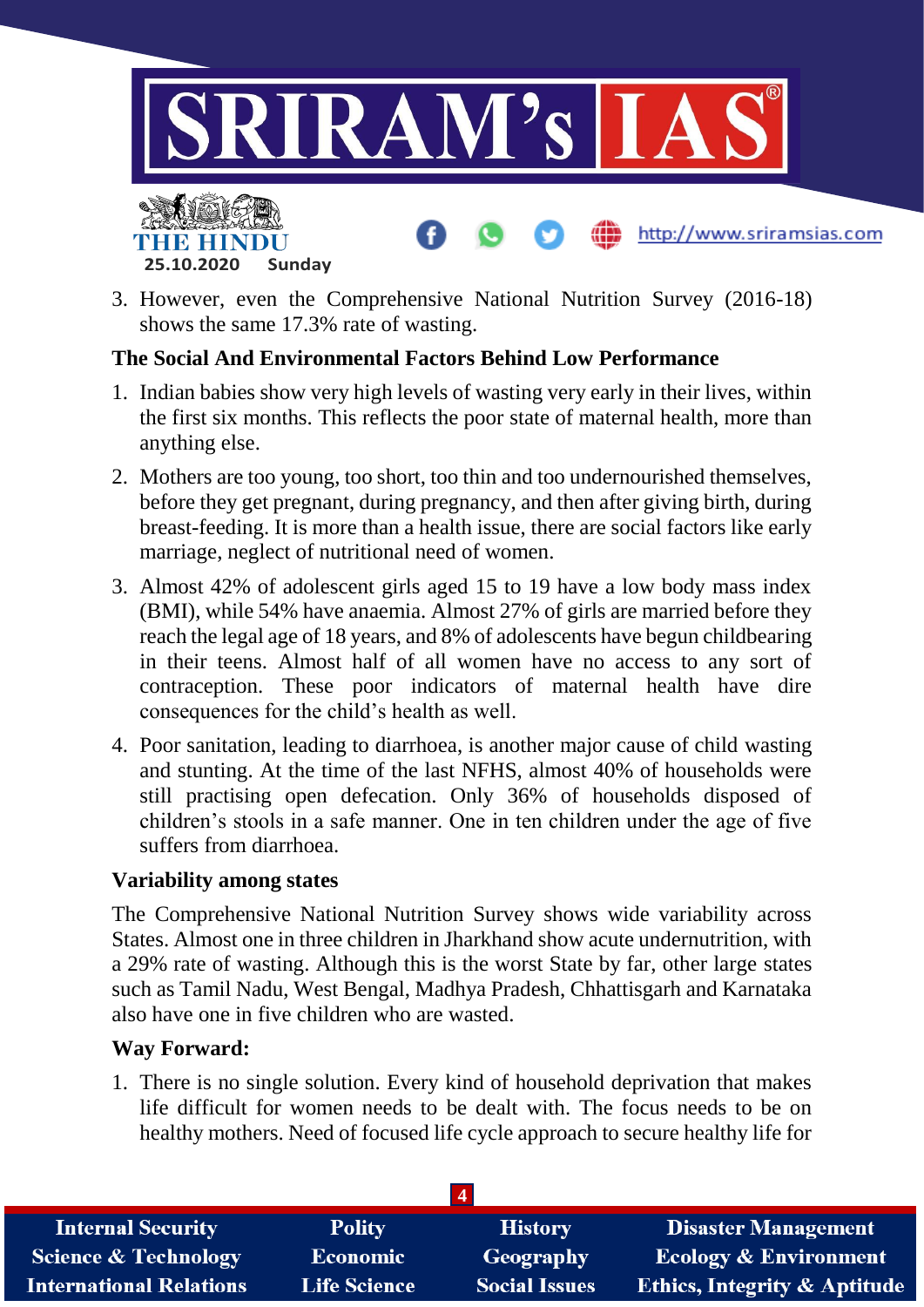



women. Social factors like child marriage, neglect of women nutrition, education family planning need to be resolved.

- 2. Need comprehensive Political-Social-Economic empowerment of women.
- 3. Also, poverty, inequality and poor governance need to be removed for long term sustainable impact on the Hunger and Malnutrition.
- 4. Food insecurity, poor sanitation, inadequate housing, limited access to healthcare — all result in maternal distress that leads to the kind of slow, chronic wasting seen in Indian children.
- 5. Although India has overall food security with record levels of foodgrain production in recent years, access to healthy food is still difficult for poor households. So access has to be improved.
- 6. Over the last five years, the Swachh Bharat Mission's push for toilets for all and ending open defecation may have resulted in better sanitation outcomes which could reflect in better maternal and child health in the NFHS round five, which started collecting field data in 2018-19. This should continue along with the availability of safe tap water at all households.



**GS II: Bilateral, Regional and Global Groupings and Agreements involving India and/or affecting India's interests.**

Sudan and Israel agreed on Friday to normalise relations, in a U.S. brokered deal to end decades of hostility that was widely welcomed but stirred Palestinian anger.



http://www.sriramsias.com

#### **Highlights:**

1. The announcement makes Sudan, technically at war with Israel since its 1948 foundation, the third Arab country to forge diplomatic relations with the Jewish state in the last two months after the Bahrain and UAE.

| <b>Internal Security</b>        | <b>Polity</b>       | <b>History</b>       | <b>Disaster Management</b>              |  |
|---------------------------------|---------------------|----------------------|-----------------------------------------|--|
| <b>Science &amp; Technology</b> | <b>Economic</b>     | Geography            | <b>Ecology &amp; Environment</b>        |  |
| <b>International Relations</b>  | <b>Life Science</b> | <b>Social Issues</b> | <b>Ethics, Integrity &amp; Aptitude</b> |  |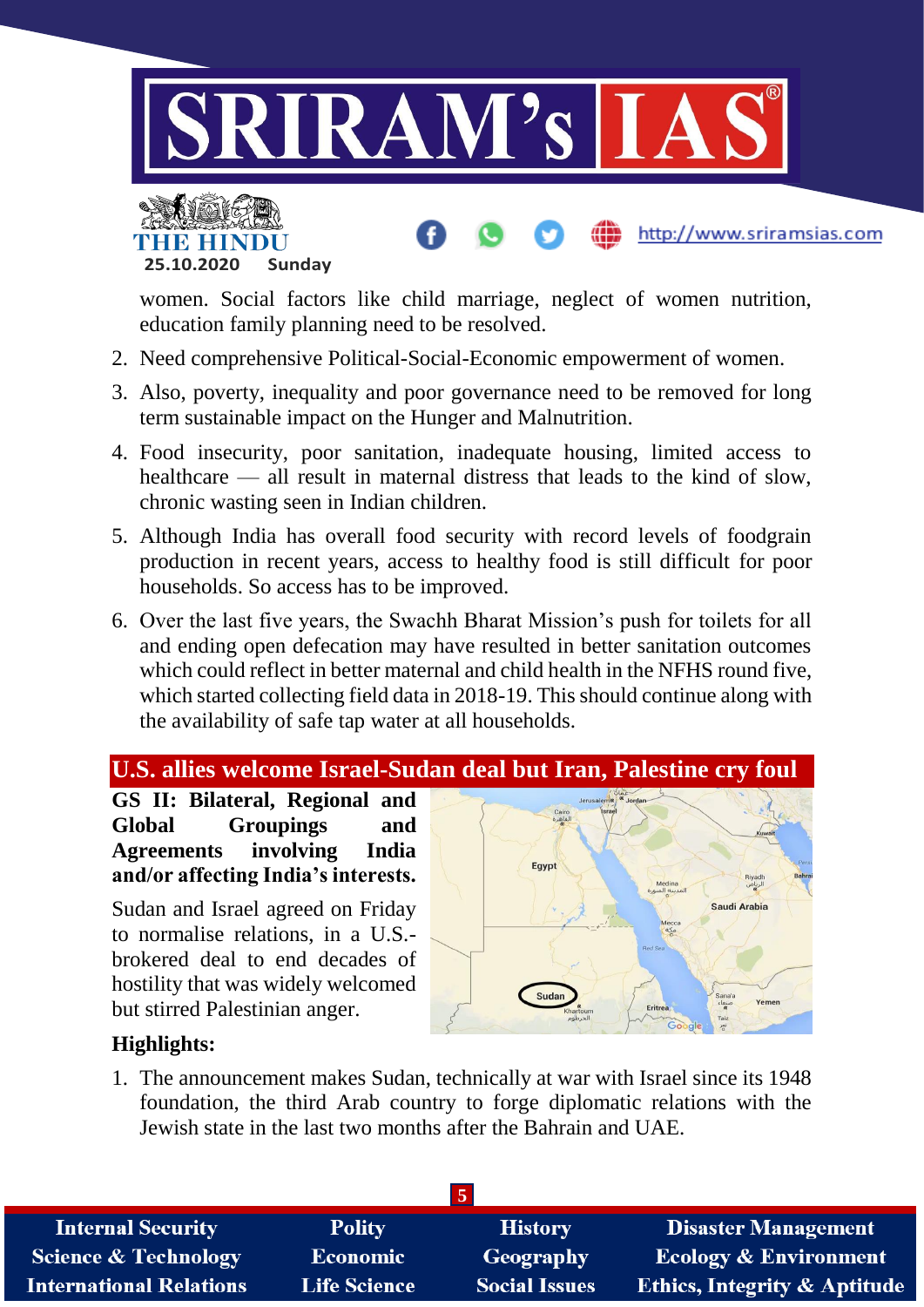

- 2. Other U.S. allies, including Germany, Egypt, the United Arab Emirates, Bahrain, welcomed the deal as a boost to stability in West Asia.
- 3. Meanwhile, Palestinian leaders strongly condemned the deal, echoing their rejection of Israel's normalisation accords with the UAE and Bahrain signed in Washington last month.

#### **Prelims:**

1. Countries recently normalized relations with Israel. UAE, Bahrain and recent Sudan. Egypt and Jordan normalized relations way back.

#### **Mains Focus:**

1. If at all these deals will peace in West Asia, Implication for Indian geopolitics, trade and Diaspora.

#### **'Once U.S. leaves, Pakistan will gain more space in Afghanistan'**

**GS II: India and its Neighborhood- Relations.**

The Diplomatic mission from Afghanistan is calling for India to take a keener interest in the Afghan situation, that they fear will deteriorate if U.S. forces pull out completely, as they have announced they will, and Doha talks with the Taliban fail to make headway.



### **Highlights:**

1. There are worries that Afghanistan could return to a situation like 1996 when the Taliban took control of Kabul and allowed foreign groups like al-Qaeda and Lashkar-e-Toiba to grow.

| <b>Internal Security</b>        | <b>Polity</b>       | <b>History</b>       | <b>Disaster Management</b>              |  |  |
|---------------------------------|---------------------|----------------------|-----------------------------------------|--|--|
| <b>Science &amp; Technology</b> | <b>Economic</b>     | Geography            | <b>Ecology &amp; Environment</b>        |  |  |
| <b>International Relations</b>  | <b>Life Science</b> | <b>Social Issues</b> | <b>Ethics, Integrity &amp; Aptitude</b> |  |  |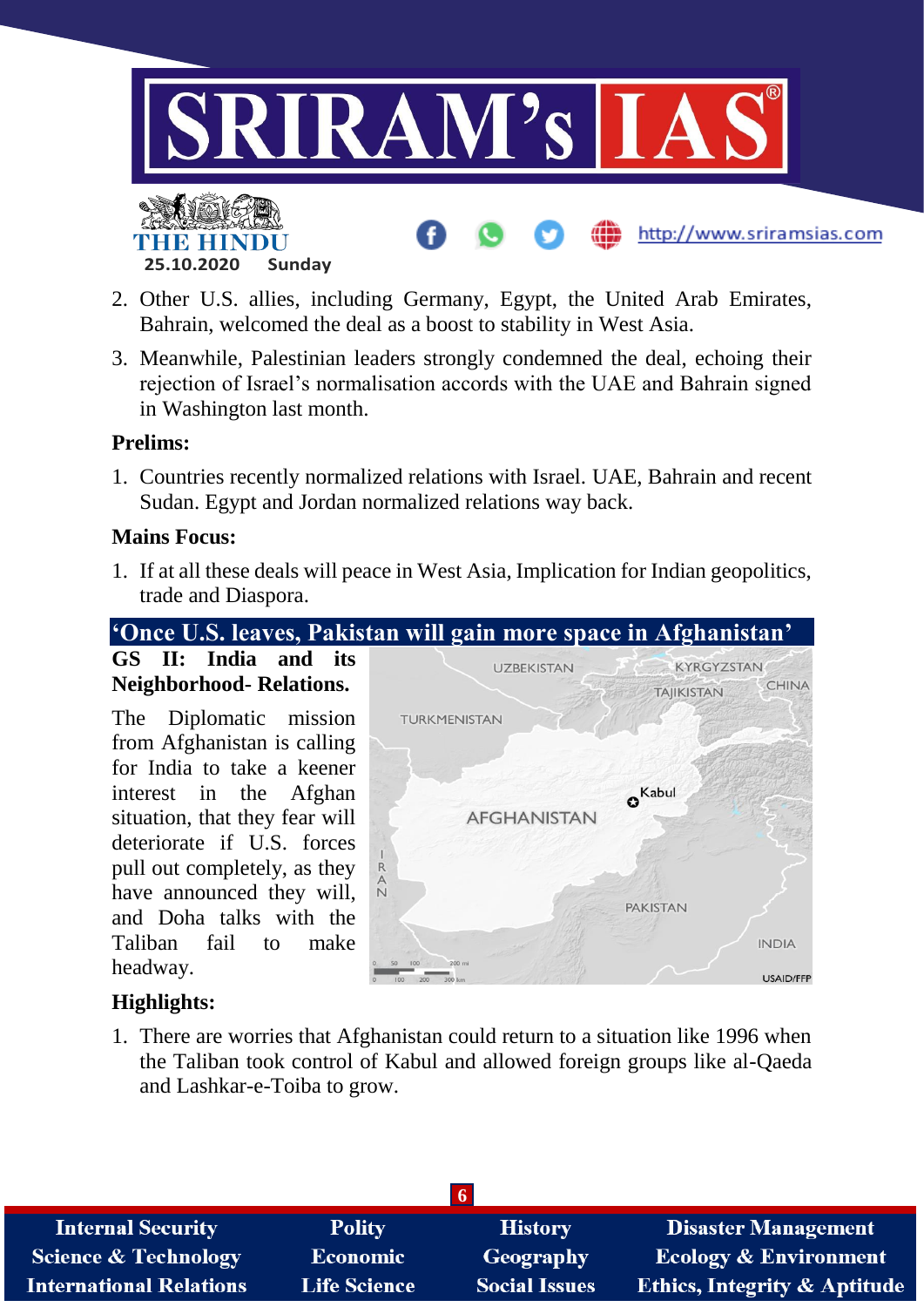

- 2. The mission wants to thank India for its proactive diplomacy in the past and ask India to be more proactive today. Unfortunately, as the U.S. leaves, the Taliban will be more aggressive, and Pakistan will gain more space.
- 3. Afghan diplomats had spoken of the need for India to remain "in the game", to have a robust presence in building regional consensus for peace, to help facilitate Intra-Afghan talks, and to support the Afghan government.
- 4. The mission also asked India to consider talking to the Taliban directly, in an effort to "broaden India's interests" and to "dilute the influence of others", pointing to the fact that regional countries, including China, Iran, Pakistan and Russia, had increased their leverage in Afghanistan through engagement with the Taliban. India should do the same.

#### **Main Focus:**

- 1. India's stand: Afghan-led Afghan-owned peace process in Afghanistan
- 2. With a lot of in stake, should India directly engage with Taliban and shape the peace process?

### **Outlook bleak for Himalayan brown bears (HBB)**

#### **GS III:** Conservation

#### **Bottom line:**

- 1. A Study predicts massive habitat decline by the year 2050 due to climate change
- 2. Need for **Adaptive Spatial Planning** of protected areas to ensure the survival of the species

#### **Highlights**

1. A recent study on the Himalayan brown bear (Ursus arctos isabellinus) has predicted a significant reduction in suitable habitat and biological corridors of the species due to climate change, prompting scientists to suggest adaptive spatial planning of the protected area network in the western Himalayas for conserving the species.

| <b>Internal Security</b>        | <b>Polity</b>       | <b>History</b>       | <b>Disaster Management</b>              |
|---------------------------------|---------------------|----------------------|-----------------------------------------|
| <b>Science &amp; Technology</b> | <b>Economic</b>     | <b>Geography</b>     | <b>Ecology &amp; Environment</b>        |
| <b>International Relations</b>  | <b>Life Science</b> | <b>Social Issues</b> | <b>Ethics, Integrity &amp; Aptitude</b> |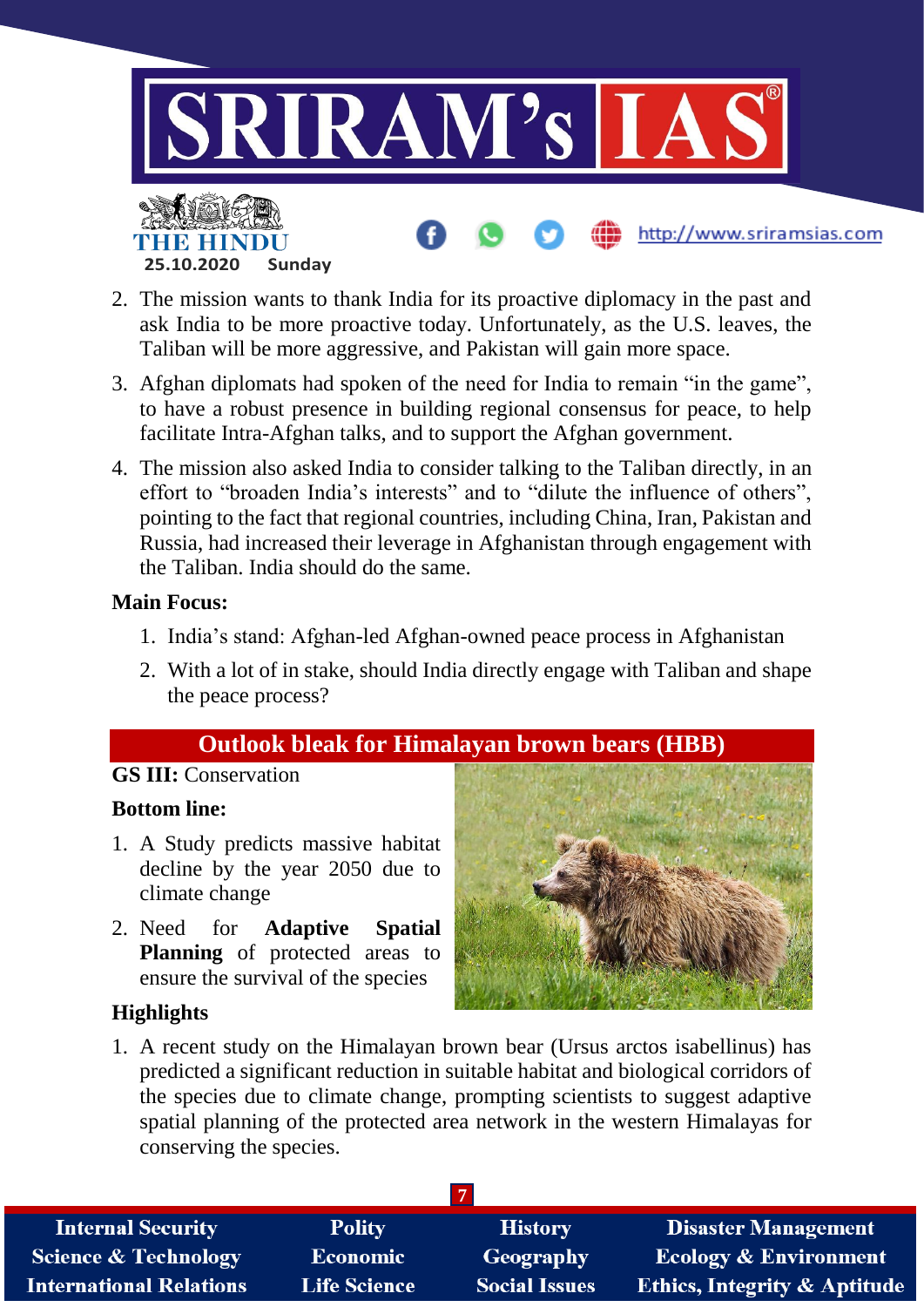

- 2. The Himalayan brown bear is one of the largest carnivores in the highlands of the Himalayas. The study carried out in the western Himalayas by scientists of the Zoological Survey of India (ZSI) predicted a massive decline of 73% of the bear's habitat by the year 2050.
- 3. Some of the most critical PAs are Great Himalayan National Park, Dachigam National Park, Gangotri National Park, Kistwar National Park, and Kugti Wildlife Sanctuary (WLS), where HBB populations are reported to be present.
- 4. Furthermore, simulation suggests a significant qualitative decline in remaining habitats of the species within the protected areas of the landscape.
- 5. In such a situation when the protected areas in the Himalayan region in India and Pakistan lose their effectiveness and representativeness, there is a need to adopt preemptive spatial planning of PAs in the Himalayan region for the long-term viability of the species.
- 6. The researchers have taken the Himalayan brown bear as an example because it is a top carnivore of the high-altitude Himalayan region. The elevation gradient in which the brown bear is distributed is most vulnerable to global warming as this elevation belt is getting warmer faster than other elevation zones of Himalayas.
- 7. Such studies are very crucial as the habitat of such species is highly vulnerable to climate and unless we plan in advance, we cannot sustain its population in future.

#### **Prelims Facts:**

The Himalayan brown bear (Ursus arctos isabellinus), also known as the Himalayan red bear, isabelline bear or Dzu-Teh, is a subspecies of the brown bear and is known from northern Afghanistan, northern Pakistan, northern India, west China and Nepal. It is the largest mammal in the region, males reaching up to 2.2 m (7 ft) long while females are a little smaller. These bears are omnivorous and hibernate in a den during the winter. While the brown bear as a species is classified as Least Concern by the IUCN, this subspecies is highly endangered and populations are dwindling. It is Endangered in the Himalayas and Critically Endangered in the Hindu Kush.

| <b>Internal Security</b>       | <b>Polity</b>       | <b>History</b>       | <b>Disaster Management</b>              |  |
|--------------------------------|---------------------|----------------------|-----------------------------------------|--|
| Science & Technology           | <b>Economic</b>     | Geography            | <b>Ecology &amp; Environment</b>        |  |
| <b>International Relations</b> | <b>Life Science</b> | <b>Social Issues</b> | <b>Ethics, Integrity &amp; Aptitude</b> |  |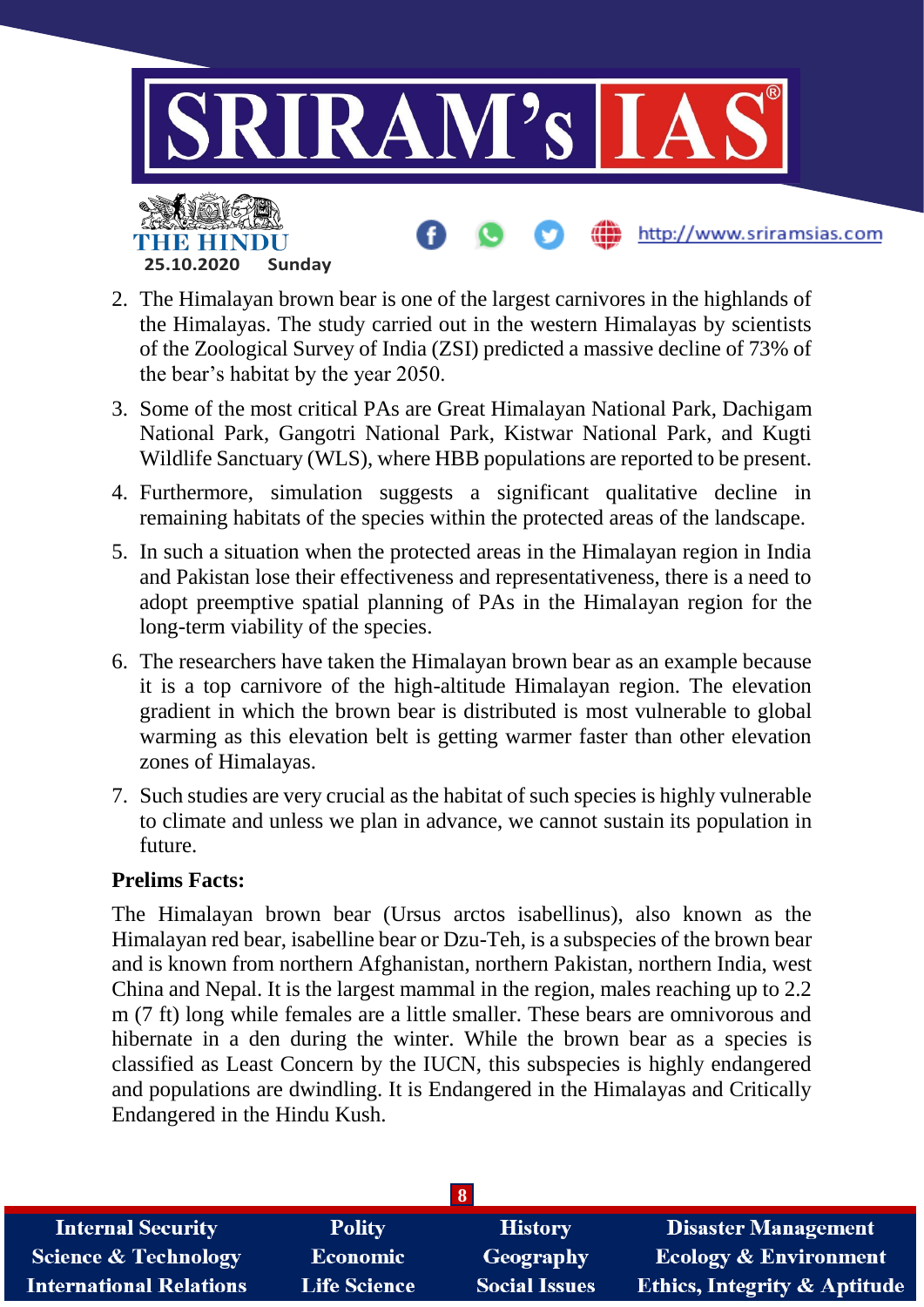

India has four species of bears: Asiatic Black, Sloth, Sun and Himalayan Brown Bear.

All Indian Bear species are listed under Appendix I in CITES and Schedule I of the Wildlife (Protection) Act, 1972. This provides complete protection to the species from hunting and trade.

#### **Key terms for Mains:**

1. *Adaptive spatial planning* of the protected area network in the western Himalayas for conserving the species.

**Room temperature superconductivity, possible but under severe** 

**pressure**

**GS III: Science and Technology-Developments and their Applications and Effects in Everyday Life.**

**Discovery:** Researches in the U.S. have created a material that is superconducting at 15 degrees Celsius. That is, it shows zero resistance to the



flow of electricity through it. Such a material would have hitherto unheard-of applications from power supplies to quantum computers. The only caveat is that it needs ultrahigh pressure of about 2 million atmospheres to achieve this transition, putting off any thoughts of application to the future. The pressure they needed was 267 Gigapascals or 2.6 million atmospheres. The pressure at the centre of the Earth is 360 GPa, so it is 75% of the pressure at the centre of the Earth.

#### **Breakthrough**

The researchers made three tests to verify that this phase was indeed a superconductor:

- 1. First, they measured resistance as a function of temperature and found that it did fall to a vanishingly small value below the critical temperature.
- 2. A true superconductor would, if placed in a magnetic field, try to push out the field from its interior.

| <b>Internal Security</b>        | <b>Polity</b>       | <b>History</b>       | <b>Disaster Management</b>              |
|---------------------------------|---------------------|----------------------|-----------------------------------------|
| <b>Science &amp; Technology</b> | <b>Economic</b>     | Geography            | <b>Ecology &amp; Environment</b>        |
| <b>International Relations</b>  | <b>Life Science</b> | <b>Social Issues</b> | <b>Ethics, Integrity &amp; Aptitude</b> |